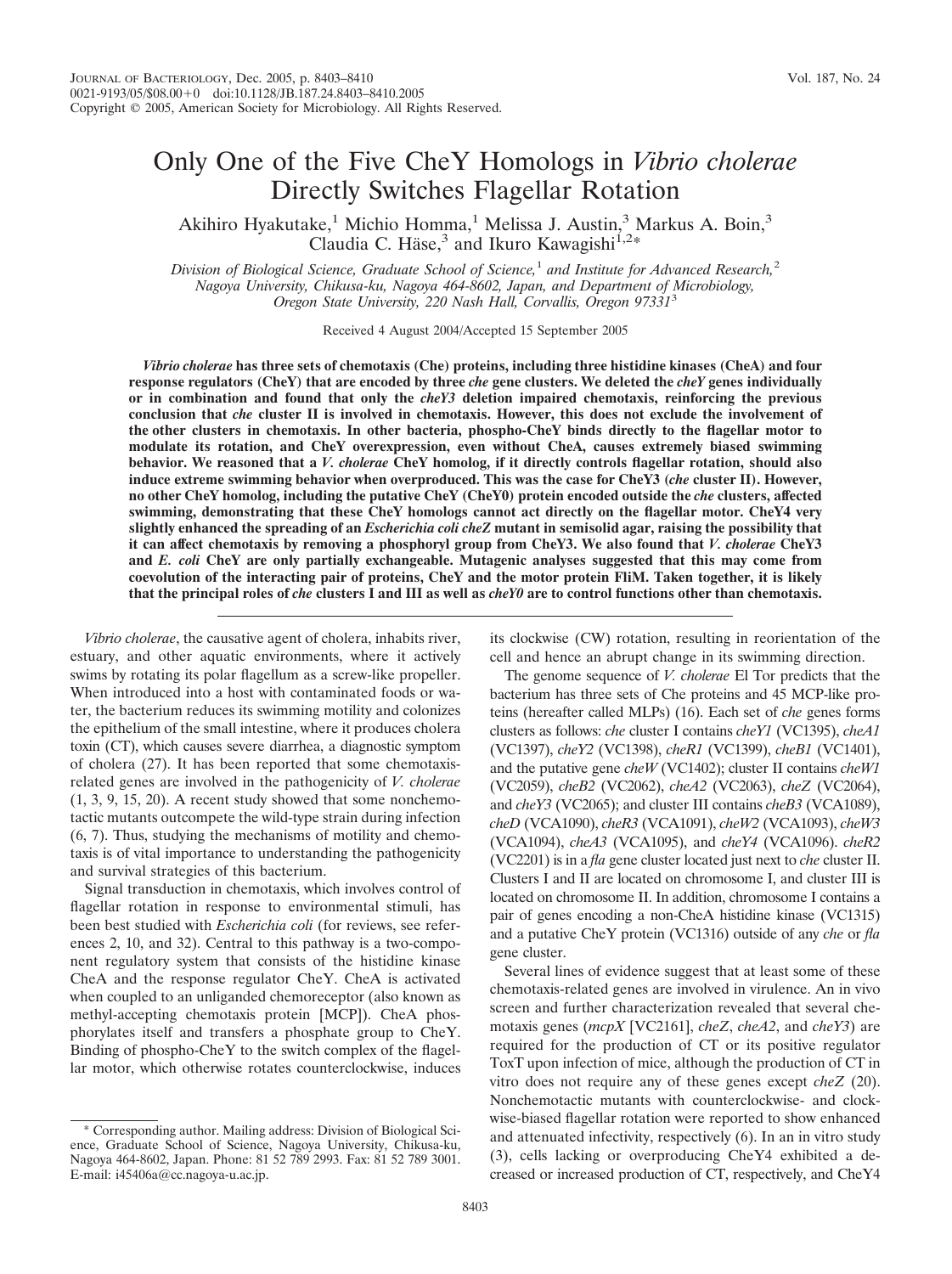was suggested to be involved in attachment to host cell layers and migration toward ingredients of the intestine. It was also reported that two MLPs (TcpI and AcfB) are involved in colonization (9, 15) and that another MLP (HlyB) is involved in the secretion of hemolysin (1, 18).

In this context, it is important to examine whether only one *che* cluster is involved in the chemotaxis of *V. cholerae*, as suggested earlier (12). The deletion of *cheA2*, but not *cheA1* or *cheA3*, abolishes chemotaxis, and only *cheA2* complements the deletion of *cheA2*. A deletion of *cheY3* was also reported to impair chemotaxis (6, 7). These results demonstrate that cluster II containing *cheA2* and *cheY3* is involved in chemotaxis. However, the results do not exclude the possible involvement of clusters I and III in chemotaxis, since the *che* genes of these clusters (or any other genes required for the functions of the *cheA* genes) might not be expressed sufficiently under the conditions tested.

In this study, we focused on the *V. cholerae* CheY homologs that are predicted from the genome sequence. Overproduction of the *E. coli* CheY protein (CheY<sub>E</sub>) induces CW rotation of flagella even in a gutted *E. coli* strain, which is deleted for *cheA* and all other *che* genes. The D13K mutation of  $CheY<sub>E</sub>$  induces CW flagellar rotation without involving phosphorylation (5). In *Bacillus subtilis*, the situation is a little different: the overproduction of  $CheY (CheY_B)$  causes incessant smooth swimming, and the corresponding D-to-K mutation fails to activate Che $Y_B$  (4). We therefore reasoned that the overproduction of any of the CheY homologs that are involved in the chemotaxis of *V. cholerae* should induce biased flagellar rotation and extreme swimming behavior in *V. cholerae*. We generated several specific deletion mutants, cloned all of the predicted *cheY* genes from *V. cholerae*, and substituted Lys for the aspartate residues corresponding to Asp-13 of Che $Y_E$ . We then examined the effects of these wild-type or DK mutant CheY proteins on the swimming behavior of *V. cholerae* as well as *E. coli*. Among all five *V. cholerae* CheY proteins, only CheY3 affected chemotaxis, suggesting that this is the only CheY protein directly controlling flagellar rotation. Among the other CheY homologs, CheY4 very slightly improved spreading in semisolid agar of an *E. coli cheZ* mutant strain, raising the possibility that it can indirectly affect chemotaxis by receiving a phosphoryl group from CheY3.

#### **MATERIALS AND METHODS**

**Bacterial strains.** *V. cholerae* classical strain O395N1 has wild-type chemotaxis. Strain VcheA123 (12), derived from O395N1, lacks all three *cheA* genes. The O395N1 derivative strains VcheY1, VcheY2, VcheY3, and VcheY4, each of which has one *cheY* gene deleted, were constructed as described below. All of the *E. coli* strains used are derivatives of K-12. Strain RP437 has wild-type chemotaxis (25). Strain HCB1262 [ $\Delta$ (*cheA-Z*)::*zeoR thr leu his met rpsL136*], lacking all *che* genes, *tar*, and *tap*, was used as a nontumbling strain (H. C. Berg, personal communication). Strain RP1616, lacking *cheZ*, was used as a constantly tumbling strain (J. S. Parkinson, personal communication).

**Plasmids.** The vector pFLAG-CTC (Sigma), derived from plasmid pBR322, carries the *lacI* and *bla* genes and encodes a FLAG M2 tag sequence downstream of the *tac* promoter. Plasmid pBAD33 (14), containing the p15A replicon and the *araBAD* promoter, is compatible with pFLAG-CTC in the same cell. The suicide vector pWM91 (22), containing the R6K origin but lacking the *pir* gene required for replication and the *sacB* genes required for sucrose counterselection, was used to disrupt the *cheY* genes by homologous recombination.

**Cloning of** *cheY* **genes.** Each *cheY* gene was amplified by PCR, with chromosomal DNA of *V. cholerae* strain O395N1 or *E. coli* strain W3110 as the template, to introduce XhoI and KpnI sites at the 5' and 3' ends of the coding region, respectively. The resulting DNA fragments were digested with XhoI and KpnI and cloned into the vector plasmid pFLAG-CTC so that the FLAG tag was fused to the carboxyl terminus of each CheY protein.

The D-to-K mutations of the CheY homologs corresponding to the constitutively active D13K mutation of  $CheY_{E}$  were introduced by site-directed mutagenesis using mutant forward primers. The charge-reversing mutations of  $CheY<sub>E</sub>$  and  $CheY3$  were introduced similarly, using mutant reverse primers. The D58K mutant of CheY4 was constructed by a two-step PCR method as described previously (34). The resulting fragments of the mutant *cheY* genes were cloned into pFLAG-CTC.

The fragment encoding CheY1-FLAG was amplified by PCR to introduce a SacI site and a Shine-Dalgarno (SD) sequence at the 5' end and a PstI site at the 3' end of the fragment. The resulting DNA fragment was digested with SacI and PstI and cloned into pBAD33.

**Deletion of** *cheY* **genes.** In-frame deletions in the *cheY* genes were constructed by overlap extension PCR (17, 35), using four primers for each gene. A region of DNA from the *V. cholerae* chromosome spanning from approximately 1 kb upstream to the 5' end of the desired gene was PCR amplified using primers 1 and 2. A second region, from approximately 1 kb downstream to the 3' end of the gene, was PCR amplified using primers 3 (complementary to a portion of primer 2) and 4. A mixture of these two DNA fragments (100 ng each) was used as the template in a third PCR amplification using primers 1 and 4. The product of the third amplification contained an approximately 2-kb fragment with an in-frame deletion in the desired gene, with engineered restriction sites at its 5 and 3' ends that allowed subcloning of the DNA fragment into the suicide vector pWM91. A protocol for introducing cloned mutations into the chromosome of *V. cholerae* by homologous recombination using a suicide vector system followed by sucrose selection was used (8).

**Nucleotide sequencing.** Nucleotide sequences of the cloned genes were determined by the dideoxy chain termination method, using a BigDye Terminator v3.1 cycle sequencing kit (Applied Biosystems).

**Analyses of amino acid sequences and three-dimensional structures of proteins.** Amino acid sequences were aligned using Clustal W, version 1.4. Sequence homology and similarity were calculated using the BLAST 2 sequence program (33). Three-dimensional structures of proteins were drawn and analyzed by using Swiss PDB Viewer, version 3.7b1.

**Immunoblotting.** Immunoblotting was carried out essentially as described previously (24). An overnight culture of *E. coli* in TG (1% tryptone, 0.5% NaCl, 0.5% glycerol) was diluted 1:40 in fresh TG supplemented with IPTG (isopropyl- -D-thiogalactopyranoside), if necessary. Cells were grown with vigorous shaking, harvested at late exponential phase, and washed with MLM buffer (10 mM potassium phosphate [pH 7.0], 0.1 mM EDTA, 10 mM sodium lactate, 100  $\mu$ M methionine). An overnight culture of *V. cholerae* in TG was diluted 1:100 in fresh TG supplemented with IPTG, if necessary. Cells were grown with vigorous shaking, harvested at late exponential phase, and washed with TM buffer (50 mM Tris-HCl [pH 7.4], 5 mM glucose, 5 mM MgCl<sub>2</sub>). The samples were subjected to sodium dodecyl sulfate-polyacrylamide gel electrophoresis (SDS-PAGE; 15% polyacrylamide) followed by immunoblotting with anti-FLAG M2 antibody (Sigma).

**Swarm assay.** Swarm assays were performed using tryptone semisolid agar (1% tryptone, 0.5% NaCl, and 0.3% agar). When necessary, 50  $\mu$ g ml<sup>-1</sup> ampicillin and/or 0.1 or 1 mM IPTG was added. An aliquot  $(1 \mu I)$  of overnight culture in TG was spotted onto a plate, which was then incubated at 30°C for 6 to 24 h.

**Observation of swimming behavior.** Free-swimming cells were observed essentially as described previously (19, 23). Cells were grown as described above. *V. cholerae* cells were resuspended in TMN (50 mM Tris-HCl [pH 7.4], 5 mM glucose, 5 mM MgCl<sub>2</sub>, 100 mM NaCl), and *E. coli* cells were resuspended in MLM buffer. After incubation at room temperature for 1 h, cells were observed under a dark-field microscope (Nikon 74257). Swimming tracks of the cells were traced using an Argus-10 image processor (Hamamatsu Photonics). The reorientation frequency of *V. cholerae* cells was defined as the number of changes of swimming direction per second and was calculated from the swimming tracks of 20 cells. The smooth-swimming fraction of *E. coli* was defined as the percentage of smooth-swimming cells (i.e., cells running without reorientation for 2 s) among the total swimming cells  $(>100$  cells), not including cells attached to the glass surface.

**Nucleotide sequence accession numbers.** The sequence data for the *cheY* homologs of O395N1 have been deposited in the DDBJ database under the following accession numbers: *cheY0*, AB185929; *cheY1*, AB185930; *cheY2*, AB185931; *cheY3*, AB185932; and *cheY4*, AB185933.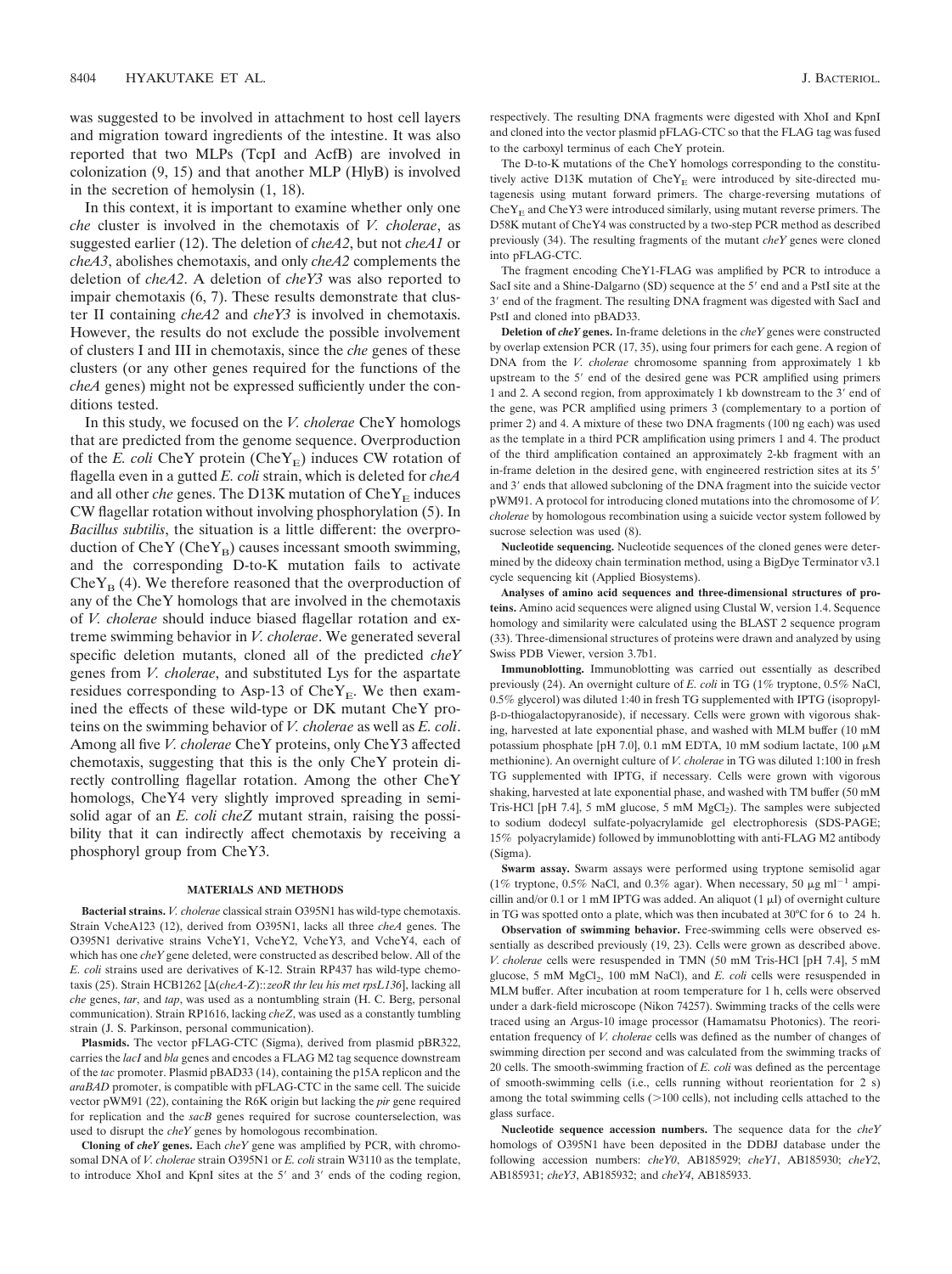| CheY0<br>CheY1<br>CheY <sub>2</sub><br>CheY3<br>CheY4<br>$CheY_F$ | -----MEKLNIICVDDQREVLSAVLQDLEPLSRWINIEDCESADEALELMDDLDAQGEWV<br>------MSKSILIVDD----SSTVLMSVDAMLSKLGFQ-VEKAKDGVE-AETRLKGGLKV<br>-ASTVRMYHKALLEEIGIF-ILEASNGVE-ALERALEMP-V<br>------MMKKVMVVDD---<br>MEAILNKNMKILIVDD----FSTMRRIVKNLLRDLGFNNTQEADDGLT-ALPMLKKGD-F<br>-MNEGNTMAKVLAVDD ---- SISIROMVSHTLODAGYE-VETAADGRE-ALAKAOKAR-F<br>---MADKELKFLVVDD----FSTMRRIVRNLLKELGFNNVEEAEDGVD-ALNKLOAGG-Y<br>*** |
|-------------------------------------------------------------------|-----------------------------------------------------------------------------------------------------------------------------------------------------------------------------------------------------------------------------------------------------------------------------------------------------------------------------------------------------------------------------------------------------------|
|                                                                   |                                                                                                                                                                                                                                                                                                                                                                                                           |
| CheY0                                                             | AVVISDHVMPGKSGVELLSEISADPRFIHTKKVLLTGOATHTDTINAINTAGIHHMFDRP                                                                                                                                                                                                                                                                                                                                              |
| CheY1                                                             | NLIITOINMPRMDGIELISKIRAIASYRFTPILVLTTEQEQAKRNEAR-AKGATGMLMKP                                                                                                                                                                                                                                                                                                                                              |
| CheY <sub>2</sub>                                                 | DLFLVDINMPKMDGFTLVREIRCRPELAGIPTVMISTESQESDRQQGI-HMGANLYMWKP                                                                                                                                                                                                                                                                                                                                              |
| CheY3                                                             | DFVVTDWNMPGMQGIDLLKNIRADEELKHLPVLMITAEMKREQIIEAA-QAGVNGYIMKP                                                                                                                                                                                                                                                                                                                                              |
| CheY4                                                             | DVIISDVNMPVMTGFEFVKAVRMQSQYKFTPILMLTTETSPEKKQEGK-AVGATGWLMKP                                                                                                                                                                                                                                                                                                                                              |
| CheY <sub>F</sub>                                                 | GFVISDWNMPNMDGLELLKTIRADGAMSALPVLMVTAEAKEENIIAAA-QAGASGYWKP                                                                                                                                                                                                                                                                                                                                               |
|                                                                   |                                                                                                                                                                                                                                                                                                                                                                                                           |
| CheY0                                                             | WSAKILVDCVRSLVTHYVFDQRLDYTEWQSELDNTIVLSRLRG                                                                                                                                                                                                                                                                                                                                                               |
| CheY1                                                             | VMGDOLKAVIOOVLPGSIS-------------------------                                                                                                                                                                                                                                                                                                                                                              |
| CheY <sub>2</sub>                                                 | VNPEELQQTVTLMLGGLK--------------------------                                                                                                                                                                                                                                                                                                                                                              |
| CheY <sub>3</sub>                                                 | FTTAATLKEKLDKIFERL--------------------------                                                                                                                                                                                                                                                                                                                                                              |
| CheY4                                                             | ----------------------------<br><b>ENPETLLKTLORVL-</b>                                                                                                                                                                                                                                                                                                                                                    |
| $CheY_F$                                                          | FITAATLEEKLNKIFEKLGM-------------------------                                                                                                                                                                                                                                                                                                                                                             |

FIG. 1. Sequence alignment of CheY homologs of *V. cholerae* with CheY<sub>E</sub>. Amino acid sequences of the CheY homologs deduced from the DNA sequences of the cloned genes from *V. cholerae* O395N1 were aligned using Clustal W (version 1.4). CheY0 indicates the putative CheY homolog used throughout this paper. Particularly important residues that have been identified in CheY of  $E$ . *coli* (CheY<sub>E</sub>) are marked with boxes with the following colors: black, phosphorylation site; white, sites for function as a response regulator (36); gray, sites interacting with FliM (21, 28, 30). Although the *cheY1* gene of *V. cholerae* El Tor biotype strain N16961 is deduced to encode a truncated product (up to Glu-94 of the product deduced from the database [the corresponding residue of the deduced product from the cloned gene is indicated by an arrow], with nine foreign residues) because of a frameshift, the *cheY1* gene of the *V. cholerae* classical biotype strain O395N1 was deduced to encode a full-length protein.

# **RESULTS**

**Cloning of the five** *cheY* **homologs of a classical** *V. cholerae* **strain and alignment of the deduced amino acid sequences of their products with that of**  $CheY_E$ **.** The five *V. cholerae cheY* genes were cloned and sequenced as described in Materials and Methods. The deduced amino acid sequences of the different CheY homologs were aligned using Clustal W, version 1.4 (Fig. 1). The published genome sequence of the *V. cholerae* El Tor biotype strain predicts that its CheY1 protein is truncated because of a frameshift in the coding region. However, the *cheY1* gene cloned from the chromosome of *V. cholerae* classical biotype strain O395N1 had an insertion of a guanine nucleotide between guanine 282 and cytosine 283 of the published *cheY1* sequence of El Tor strain N16961, leading to retention of the full-length reading frame (encoding 126 amino acid residues).

The deduced amino acid sequences of the *V. cholerae* CheY0, CheY1, CheY2, CheY3, and CheY4 proteins showed 26%, 38%, 33%, 57%, and 36% identity and 42%, 57%, 52%, 74%, and 53% similarity, respectively, to that of  $CheY_{E}$ . The site of phosphorylation (Asp-57) and the other residues critical for phosphorylation (Asp-12, Asp-13, and Lys-109) in Che $Y_E$ (36) were conserved perfectly in all of the *V. cholerae* CheY homologs (Fig. 1). The FliM-interacting residues were identified by characterizations of suppressors (28, 30) and by X-ray crystallography of a complex of  $CheY<sub>E</sub>$  and the N-terminal fragment of FliM (21). These FliM-interacting residues were best conserved in CheY3.

**Detection of** *cheY* **gene products.** The substitution of Lys for Asp-13 of Che $Y_E$  results in a constitutively active phenotype, inducing CW rotation of the flagellar motor independent of phosphorylation (5). In addition, the corresponding D11K mutant of CheB also exhibits a constitutively active phenotype (31). Similar D-to-K mutants of the *V. cholerae* CheY proteins corresponding to D13K of  $CheY<sub>E</sub>$  were constructed to examine whether they induce extreme swimming behavior (Fig. 2A). The five *cheY* coding regions of *V. cholerae* O395N1 were cloned into pFLAG-CTC so that a FLAG peptide was fused to the carboxyl terminus of each CheY protein (Fig. 2A). The D-to-K mutations were introduced into the cloned genes, and the nucleotide sequences of all constructs were determined. The resulting plasmids encoding the wild-type or mutant version of each CheY-FLAG protein were introduced into *V. cholerae* O395N1 (Che<sup>+</sup>) cells. The CheY-FLAG proteins were induced in *V. cholerae* with 1 mM IPTG and were detected by immunoblotting using anti-FLAG M2 antibody (Fig. 2B). All of the wild-type and mutant CheY-FLAG proteins were expressed at similar levels, except the wild-type and mutant CheY0-FLAG proteins, which were expressed at slightly higher levels. In the absence of IPTG, no CheY-FLAG protein was detected. In *E. coli* cells, all of the CheY-FLAG proteins were expressed at similar levels, except for the CheY0-FLAG proteins, which were expressed at slightly higher levels (data not shown).

**Construction and characterization of** *cheY* **deletion strains.** In-frame deletion mutants with deletions of the *V. cholerae*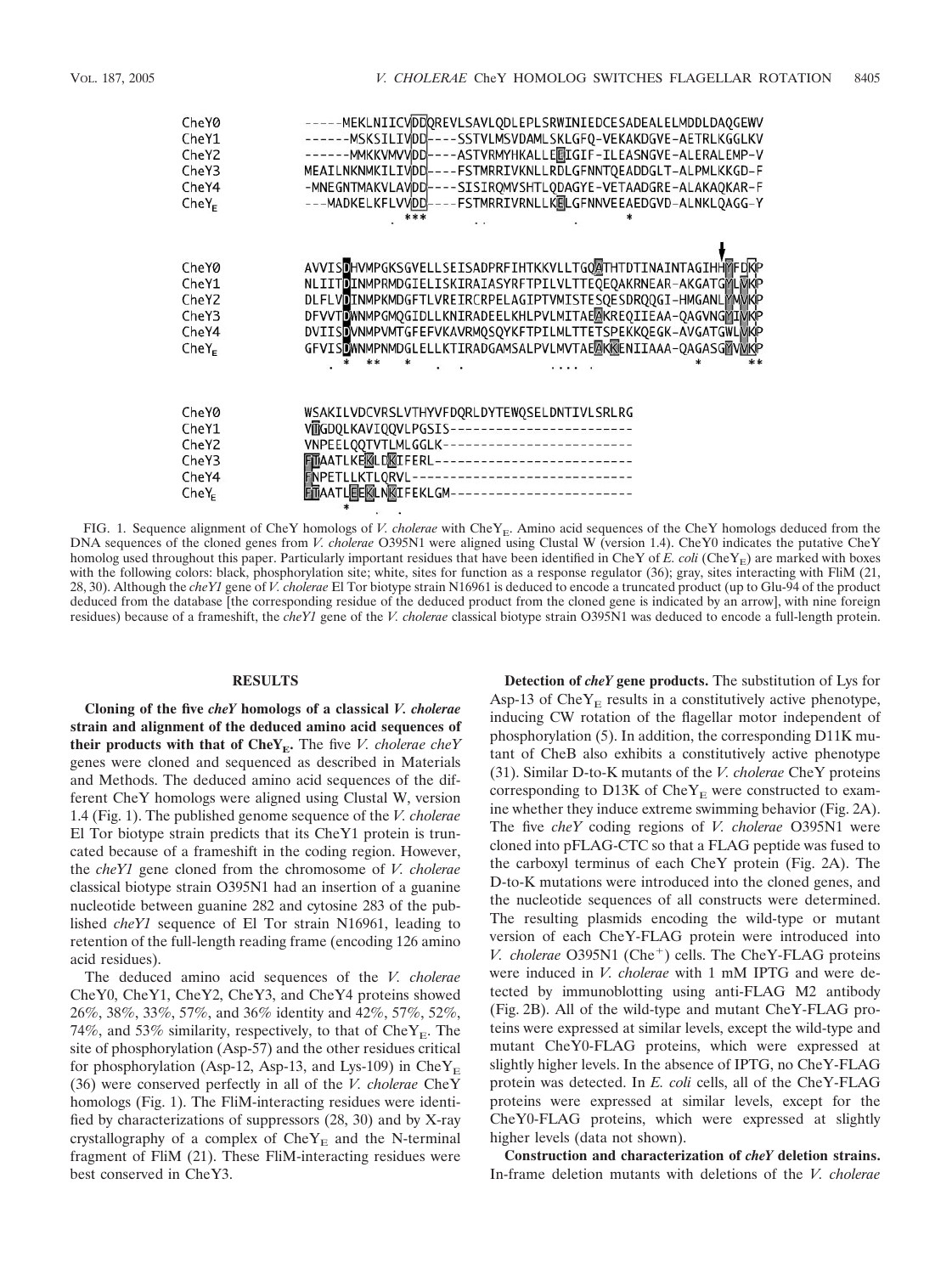

FIG. 2. Immunoblotting of CheY-FLAG proteins. (A) Schematic diagram of the CheY-FLAG proteins constructed for this study. The *V. cholerae cheY* coding regions were cloned into plasmid pFLAG-CTC so that the FLAG tag was fused to the carboxyl terminus of each CheY protein (wild type [WT]). The "MKLLE" and "GTRSV" sequences were derived from the vector. A D-to-K mutant of each CheY-FLAG protein, corresponding to the constitutively active D13K mutant of  $CheY<sub>E</sub>$ , and a dominant negative mutant of  $CheY<sub>4</sub>-ELAG$ , corresponding to the nonphosphorylatable D57N mutant of CheY<sub>E</sub>, were also constructed. (B) Expression of CheY-FLAG proteins in *V. cholerae*. The constructed plasmids were introduced into the Che<sup>+</sup> strain O395N1. Lysates of cells grown in the absence (-) or presence (+) of 1 mM IPTG were subjected to SDS-PAGE (15%) followed by immunoblotting with anti-FLAG M2 antibody. (C) Coexpression of CheY1 and CheY2-FLAG proteins in *V. cholerae*. The constructed plasmids were introduced into the Che<sup>+</sup> strain O395N1. Lysates of cells grown in the presence of 1 mM IPTG and 5 mM arabinose were subjected to SDS-PAGE (15%) followed by immunoblotting with anti-FLAG M2 antibody.

O395N1 *cheY1*, *cheY2*, *cheY3*, and *cheY4* genes were constructed, and the resulting strains were tested for chemotaxis. Only the  $\Delta$ *cheY3* strain was defective in chemotactic spreading in semisolid agar (Table 1) and in reorientation in liquid medium (Fig. 3A). The phenotype of the  $\Delta$ *cheY3* strain is consistent with those of previously reported *cheY3* mutant strains derived from the El Tor strain (6, 20). The single and multiple *cheY* deletion mutations in *cheY1*, *cheY2*, and *cheY4* did not affect swimming behavior (Fig. 3A; Table 1). Among the five *cheY* homologs, only the *cheY3* gene complemented the defects in the *cheY3* strain in spreading (Table 2) and reorientation (data not shown). To analyze the effect of coexpression of CheY1 and CheY2, we constructed pBAD33-based plasmids encoding the wild-type or D-to-K mutant version of CheY1- FLAG that are compatible with pCTC-FLAG and its derivatives. The coexpression of CheY1 and CheY2 (Fig. 2C) did not complement the defects of the *cheY3* mutant, either (data not shown). The  $cheY_E$  gene only partially complemented defects

TABLE 1. Spreading in semisolid agar of *V. cholerae* cells lacking single or multiple *cheY* genes

| Strain | Relative diameter <sup>a</sup> |
|--------|--------------------------------|
|        |                                |
|        |                                |
|        |                                |
|        |                                |
|        |                                |
|        |                                |
|        |                                |
|        |                                |
|        |                                |
|        |                                |

*<sup>a</sup>* Overnight cultures were spotted onto tryptone–semisolid 0.3% agar, which was then incubated at 30°C for 7 h, and the diameters of the swarm rings were measured. The relative diameter of a swarm ring of a particular strain was defined as the ratio of the diameter to that of the wild-type strain. The average values with standard deviations from a triplicate assay are shown.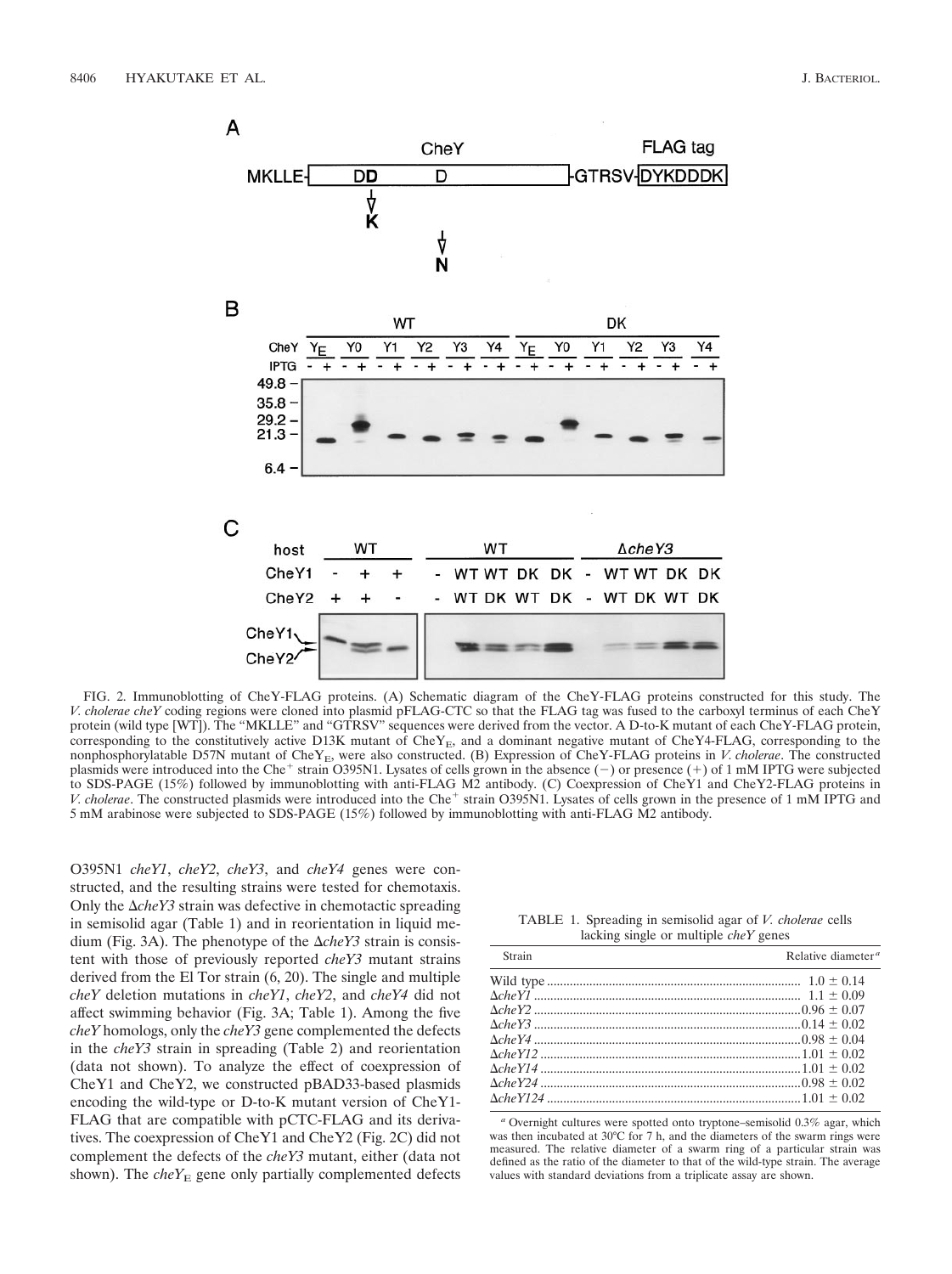

FIG. 3. Effects of CheY homologs on free swimming of *V. cholerae* cells in liquid medium. (A) Reorientation frequencies of wild-type and *cheY* knockout strains. Overnight cultures of cells in LB containing ampicillin (50  $\mu$ g ml<sup>-1</sup>) were diluted in fresh medium and grown with vigorous shaking. The cells were harvested at late logarithmic phase, washed, resuspended in TMN at room temperature, and observed under a dark-field microscope. The average reorientation frequency  $(s^{-1})$  of each strain was determined by analyzing swimming tracks. (B) Reorientation of CheY-expressing VcheY3 ( $\triangle$ *cheY3*) strain. VcheY3 cells carrying plasmids encoding wild-type or mutant CheY3 or  $CheY<sub>E</sub>$  were grown in the presence of 0.1 mM IPTG. Cells were observed and analyzed as described above.  $+$ , frequency is above zero.

of the *cheY3* mutant strain VcheY-3 in spreading (Table 2) and reorientation  $(<0.5 \text{ s}^{-1})$ .

**Effects of CheY homologs on swimming behavior of chemotactic** *V. cholerae* **cells.** To determine whether any CheY homolog other than CheY3 can act directly on the flagellar motor, we examined the effects of overproduction of the CheY homologs in chemotactic (Che<sup>+</sup>) *V. cholerae* cells (O395N1) (Table 3). Cells overexpressing wild-type or mutant CheY3 spread much slower than cells carrying the vector. The wildtype and mutant  $CheY<sub>E</sub>$  proteins had milder effects than the CheY3 proteins. The expression of any other *V. cholerae* CheY homolog had no significant effect. Free-swimming cells expressing wild-type or mutant CheY3 reoriented more frequently than cells carrying the vector (Fig. 4A). Cells expressing the D-to-K version of CheY3 reoriented more frequently than those expressing the wild-type version, indicating that the former version is more active than the latter in *V. cholerae* cells (Fig. 4A). The coexpression of CheY1 and CheY2 (Fig. 2C) did not affect spreading in semisolid agar (data not shown) or the reorientation frequency (Fig. 4B). A triple *cheY* mutant strain lacking *cheY1*, *cheY2*, and *cheY4* was also used to exclude any possible interaction between the CheY homologs that might suppress the effect of a particular CheY homolog, but again no CheY homolog other than CheY3 showed any detectable effect on spreading or swimming when overexpressed (data not shown). These results suggest that only CheY3 of the five *V. cholerae* CheY homologs can control the flagellar motor

TABLE 2. Spreading in semisolid agar of *V. cholerae*  $\Delta$ *cheY3* cells expressing each CheY homolog

| CheY homolog   | Mutation     | Relative diameter <sup>a</sup> |
|----------------|--------------|--------------------------------|
| None           | $NA^b$       | $0.18 \pm 0.02$                |
| $CheY_{\rm E}$ | None         | $0.43 \pm 0.05$                |
|                | D13K         | $0.33 \pm 0.11$                |
| CheY0          | None         | $0.18 \pm 0.01$                |
|                | D11K         | $0.15 \pm 0.02$                |
| CheY1          | None         | $0.17 \pm 0.00$                |
|                | D10K         | $0.17 \pm 0.01$                |
| CheY2          | None         | $0.20 \pm 0.01$                |
|                | D10K         | $0.17 \pm 0.01$                |
| CheY3          | None         | $1.0 \pm 0.05$                 |
|                | D16K         | $1.08 \pm 0.06$                |
| CheY4          | None         | $0.20 \pm 0.03$                |
|                | D15K         | $0.17 \pm 0.01$                |
| $CheY_{\rm E}$ | <b>E117K</b> | $1.37 \pm 0.03$                |

*<sup>a</sup>* The relative diameter of a swarm ring was measured as described in Table 1, except that the average diameter of the triplicate swarm rings of wild-type cells expressing CheY3 was defined as 1.0, tryptone–semisolid 0.3% agar was supplemented with 0.1 mM IPTG, and the incubation time at 30°C was 12 h. *<sup>b</sup>* NA, not applicable.

and that the D-to-K substitution in CheY3, like the corresponding mutation in  $CheY_E$ , causes a constitutively active phenotype.

**Effects of CheY homologs on swimming behavior of** *V. cholerae* **cells lacking any CheA homolog.** To exclude any possible involvement of the three CheA homologs encoded by *V. cholerae*, we examined the effects of the CheY homologs on the swimming behavior of VcheA123 cells, a *V. cholerae* derivative of O395N1 lacking all three *cheA* genes (12). Although nonchemotactic  $(Che^{-})$  cells cannot form a chemotactic ring in semisolid agar, those with an unregulated but appropriate run/reorientation bias can spread significantly, albeit very slowly (37). Cells expressing wild-type or mutant CheY3 spread significantly in tryptone semisolid agar, whereas no other CheY homolog induced spreading (Table 4). Free-swimming cells expressing each CheY protein were also observed by microscopy, and only cells expressing wild-type or mutant CheY3 reoriented. Cells expressing the D-to-K version reori-

TABLE 3. Spreading in semisolid agar of wild-type *V. cholerae* cells expressing each CheY homolog

| CheY homolog   | Mutation | Relative diameter <sup>a</sup> |
|----------------|----------|--------------------------------|
| None           | $NA^b$   | $1.0 \pm 0.03$                 |
| $CheY_{\rm E}$ | None     | $0.67 \pm 0.03$                |
|                | D13K     | $0.45 \pm 0.05$                |
| CheY0          | None     | $0.84 \pm 0.05$                |
|                | D11K     | $0.88 \pm 0.05$                |
| CheY1          | None     | $0.96 \pm 0.03$                |
|                | D10K     | $0.88 \pm 0.02$                |
| CheY2          | None     | $1.06 \pm 0.03$                |
|                | D10K     | $0.96 \pm 0.07$                |
| CheY3          | None     | $0.55 \pm 0.03$                |
|                | D16K     | $0.42 \pm 0.02$                |
| CheY4          | None     | $1.00 \pm 0.07$                |
|                | D15K     | $0.92 \pm 0.03$                |
|                |          |                                |

*<sup>a</sup>* The relative diameters of swarm rings were measured as described in Table 1, except that the average diameter of the triplicate swarm rings of wild-type cells with the vector was defined as 1.0, tryptone–semisolid 0.3% agar was supplemented with 0.1 mM IPTG, and the incubation time at 30°C was 6 h. *<sup>b</sup>* NA, not applicable.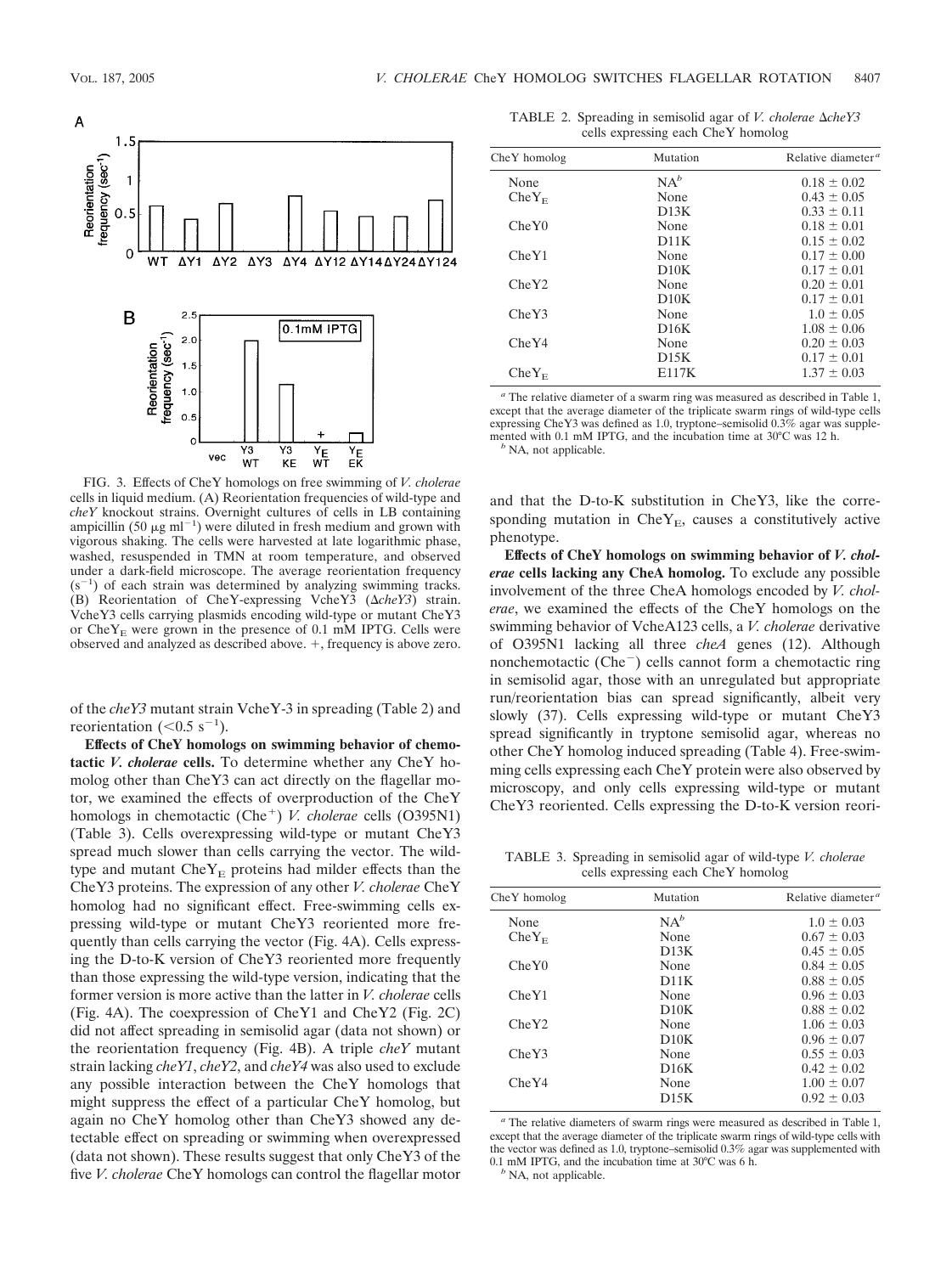

FIG. 4. Effects of CheY homologs on free swimming of *V. cholerae* cells in liquid medium. (A) Effects on chemotactic *V. cholerae* (O395N1) cells. (B) Effects of coexpression of CheY1 and CheY2 on chemotactic *V. cholerae* (O395N1) cells. (C) Effects of wild-type and mutant versions of CheY3 on nonchemotactic *V. cholerae* VcheA123 ( $\triangle$ *cheA123*) cells. Overnight cultures of O395N1 or VcheA123 cells carrying plasmids were grown in the presence of 1 mM IPTG (A and C). CheY-coexpressing cells were grown in 1 mM IPTG and 0.5 mM arabinose (B). Cells were observed and analyzed as described in the legend to Fig. 3.

ented more frequently than those expressing the wild-type version (Fig. 4C). These results support the previous conclusion that only CheY3 of the five CheY homologs can induce CW rotation of the flagellar motor of *V. cholerae*.

**Effects of CheY homologs on swimming behavior of** *E. coli* **cells.** Unlike CheY3, both the wild-type and D-to-K mutant versions of  $CheY<sub>E</sub>$  could hardly promote the reorientation of *V. cholerae* cells. To test the exchangeability between *E. coli* and *V. cholerae*, the *V. cholerae* CheY homologs as well as  $CheY<sub>E</sub>$ were expressed in Che<sup>+</sup> E. coli cells (RP437) or cells lacking all Che proteins ( $\Delta$ Che; HCB1262), and spreading of the resulting cells in tryptone semisolid agar was examined in the presence of 0.1 mM IPTG. The wild-type or mutant version of CheY3, but no version of the other CheY homologs, could induce CW rotation of the flagellar motor of *E. coli* (data not shown).

It has been reported that five of the six CheY homologs of *Rhodobacter sphaeroides* can rescue the chemotactic defect (tumbling) of an *E. coli cheZ* mutant strain (26, 29). We therefore examined the effects of the *V. cholerae* CheY homologs on spreading in semisolid agar of the *E. coli cheZ* mutant strain RP1616. Most of the CheY homologs, including CheY3, showed no detectable effect, but cells expressing the wild-type or D-to-K version of CheY4 formed a slightly larger ring with blurred edges indicative of an improved run/tumble bias. This increased spreading was not seen for cells expressing CheY4- D58N, in which the putative phosphorylatable aspartate residue was replaced (Fig. 5), although the mutant protein was expressed at a level similar to those of the wild-type and D-

to-K versions (data not shown). Thus, the small effect of CheY4 on the *E. coli cheZ* strain is significant and may involve the phosphorylation of CheY4. These results suggest that CheY4 might affect flagellar rotation indirectly by receiving a phosphoryl group from CheY3 under some conditions.

**Effects of substitutions at the interface between CheY and the flagellar motor protein FliM.** Interestingly,  $CheY<sub>E</sub>$  only partially functioned in *V. cholerae*, whereas the *V. cholerae* CheY3 protein could act efficiently on the flagellar motor of *E. coli*. This asymmetry might be explained by the following amino acid substitutions in the interface between CheY and the flagellar switch protein FliM. The N-terminal sequence of FliM is highly conserved, but the *V. cholerae* FliM protein  $(FliM_v; MTDLLSQDEIDALLHGV)$  has Asp-8 in place of Ala-9 of the  $E$ . coli FliM protein (FliM<sub>E</sub>; MGDSILSQAEI-DALLNGD). Glu-117 of  $CheY_{E}$  and Ala-9 of FliM<sub>E</sub> are in close proximity in the complex of  $CheY<sub>E</sub>$  and the N-terminal 16-residue peptide of  $Flim_{E} (21)$ . The former residue corresponds to Lys-120 of the CheY3 protein. Therefore, it was predicted that  $\text{FliM}_{\text{V}}$  would disfavor  $\text{CheY}_{\text{E}}$  due to an electric repulsion between Asp-8 and Glu-117, whereas an inverse combination of CheY3 and  $\text{FliM}_E$  would be more tolerant.

To test this hypothesis of coevolution of the CheY-FliM pair, we introduced a Glu-117-to-Lys (E117K) mutation into Che $Y_E$  and a Lys-120-to-Glu (K120E) mutation into CheY3. Immunoblotting revealed that the mutant proteins were expressed at levels similar to those of the wild-type versions (data not shown). *cheY3* knockout cells expressing CheY3-K120E reoriented less than cells expressing the wild-type version (Fig. 3B). On the other hand, cells expressing  $CheY<sub>E</sub>$ -E117K spread (Table 2) and reoriented more frequently than those expressing the wild-type version (Fig. 3B). These results are consistent with the notion that residue Lys-120 of CheY3 is involved in switching of the flagellar motor of *V. cholerae*.

TABLE 4. Spreading in semisolid agar of *V. cholerae*  $\Delta$ *cheA123* cells expressing each CheY homolog

| CheY homolog      | Mutation | Relative diameter <sup>a</sup> |
|-------------------|----------|--------------------------------|
| None              | $NA^b$   | $0.53 \pm 0.06$                |
| CheY <sub>E</sub> | None     | $0.53 \pm 0.02$                |
|                   | D13K     | $0.59 \pm 0.05$                |
| CheY0             | None     | $0.50 \pm 0.02$                |
|                   | D11K     | $0.50 \pm 0.06$                |
| CheY1             | None     | $0.59 \pm 0.05$                |
|                   | D10K     | $0.55 \pm 0.02$                |
| CheY2             | None     | $0.53 \pm 0.02$                |
|                   | D10K     | $0.50 \pm 0.06$                |
| CheY3             | None     | $1.00 \pm 0.05$                |
|                   | D16K     | $1.03 \pm 0.08$                |
| CheY4             | None     | $0.50 \pm 0.02$                |
|                   | D15K     | $0.62 \pm 0.08$                |
|                   |          |                                |

*<sup>a</sup>* The relative diameters of swarm rings were measured as described in Table 1, except that the average diameter of the triplicate swarm rings of -*cheA123* cells expressing CheY3 was defined as 1.0, tryptone–semisolid 0.3% agar was supplemented with  $0.1 \text{ mM IPTG}$ , and the incubation time at 30°C was 24 h.

<sup>*b*</sup> NA, not applicable.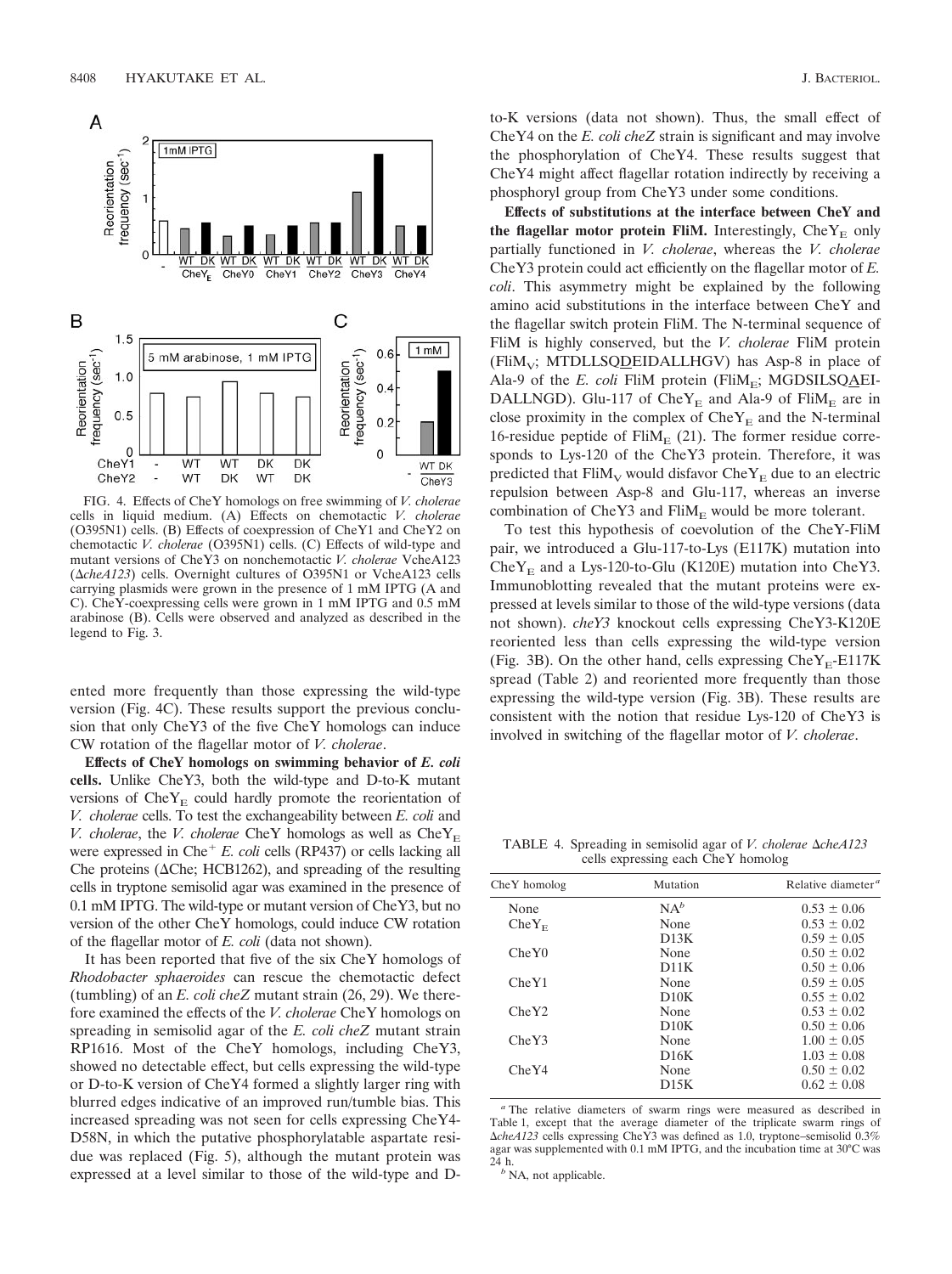

FIG. 5. Effects of CheY homologs on spreading of *E. coli cheZ* mutant cells in semisolid agar. Overnight cultures of RP1616 (*cheZ*) cells expressing each CheY-FLAG protein were spotted onto tryptone semisolid agar supplemented with 50  $\mu$ g ml<sup>-1</sup> ampicillin and 0.1 mM IPTG at 30°C for 12 h.

## **DISCUSSION**

In this study, we examined the roles of the five different CheY homologs encoded in the genome of *V. cholerae* in swimming behaviors to determine which of the three *che* clusters are involved in chemotaxis. Deletion of the *cheY3* gene, but not that of the *cheY1*, *cheY2*, and *cheY4* genes, resulted in a defect in chemotaxis. This is consistent with a previous study looking at the requirement of the CheA homologs (12). In *R. sphaeroides*, all six CheY homologs, including those that are not involved in chemotaxis, bind to the motor switch protein FliM (11). Therefore, to assess whether each CheY homolog can control flagellar rotation directly, we examined the effect of CheY overexpression on swimming behavior rather than assaying the in vitro binding of CheY to FliM. Overproduction of the CheY3 protein, but not that of the other four CheY homologs, induced reorientation, indicating that only CheY3 directly controls flagellar rotation. Therefore, we concluded that only *che* cluster II is directly responsible for the (flagellum-mediated) chemotaxis of *V. cholerae* and that *che* clusters I and III as well as CheY0 might be involved in some physiological functions other than chemotaxis.

Among the CheA, CheB, and CheR homologs of *V. cholerae*, the most similar to those of *E. coli* are CheA3, CheB3, and CheR3, which are encoded in *che* cluster III (data not shown). In contrast, among the CheY homologs, the most similar to that of *E. coli* is CheY3, which is encoded in *che* cluster II. In particular, the FliM-interacting residues of  $CheY<sub>E</sub>$  are best conserved in CheY3, consistent with the finding that this is the only CheY homolog of *V. cholerae* that can regulate flagellar rotation.

We could not find phenotypes of *V. cholerae cheY* knockouts and overproducers, except for the *cheY3* mutant. Growth rates and cell morphologies of cells overproducing each CheY homolog were similar to those of wild-type cells (data not shown). Since CheY has no recognizable "output" domain (such as a DNA-binding domain), we suspect that the CheY homologs exert their functions by interacting with their target proteins. We failed to find a nonflagellar *V. cholerae* protein from the database with significant homology to the N-terminal amino acid sequence of the *V. cholerae* flagellar motor FliM protein that is deduced to serve as the target of CheY3. The *V. cholerae* CheY homologs other than CheY3 might interact with target sequences distinct from that of FliM.

It has been reported that duplication and deletion of *cheY4* in *V. cholerae* classical biotype strain 569B (serotype Inaba) increase and decrease spreading in LB semisolid agar as well as migration toward isolated intestinal mucus layers, respectively (3). This apparent discrepancy with our study might be accounted for by the difference in genetic background of the bacterial strains used or the polar effects of duplication and deletion of *cheY4*. Alternatively, *cheY4* might modulate chemotaxis indirectly. The effect of CheY4 on the *cheZ* mutant raises the intriguing possibility that CheY4 can affect chemotaxis though interaction with and phosphotransfer from CheY3. Another possibility is that the modulated chemotaxis is due to varied gene expression regulated by CheY4. Indeed, the duplication of *cheY4* increases the expression levels of *ctxAB* and *tcpA* (3). It has also been reported that motility and the expression of *ctxAB* are inversely regulated by bile (13). Therefore, it is possible that